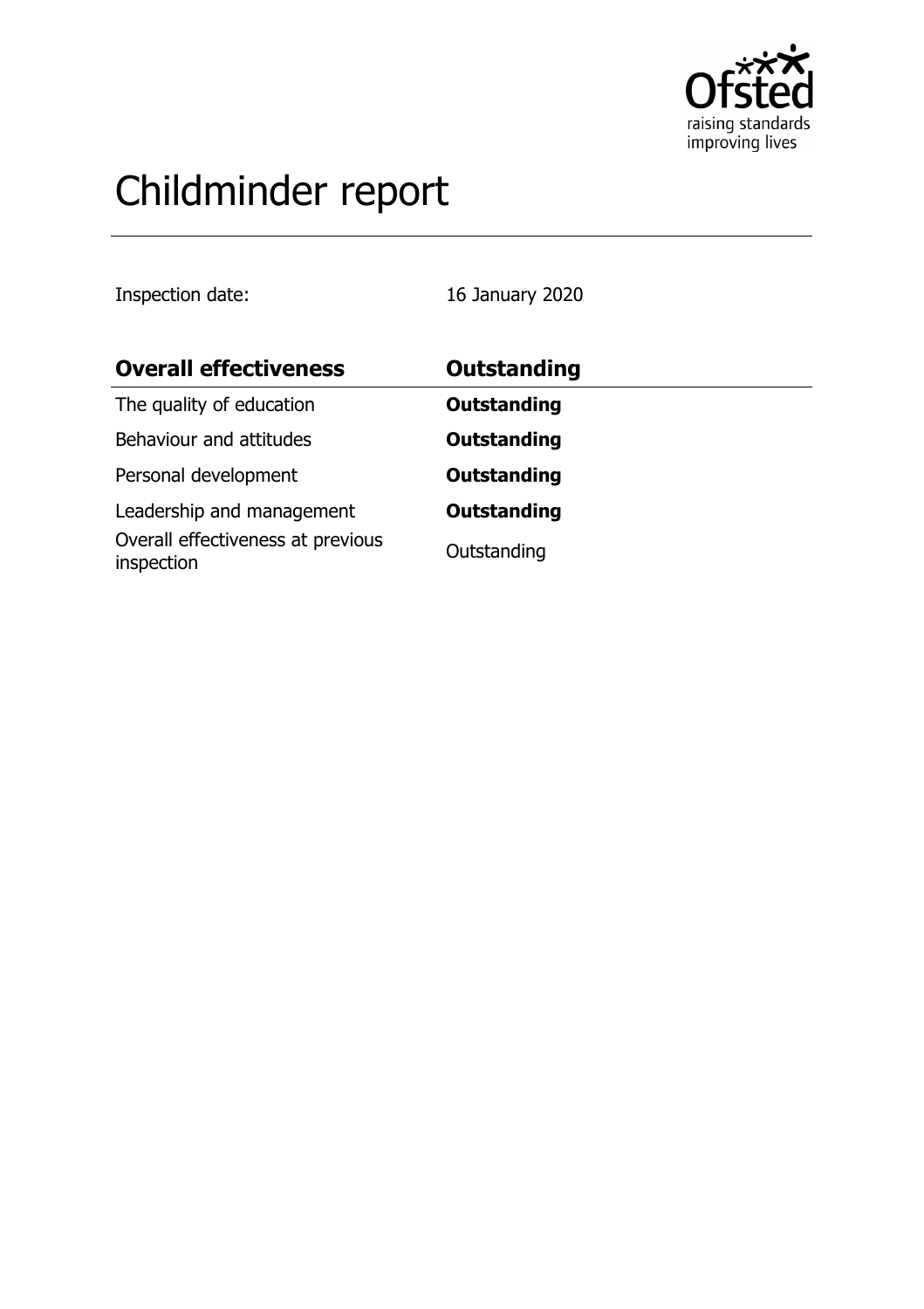

# **What is it like to attend this early years setting?**

### **The provision is outstanding**

Children benefit strongly from the childminder's exceptionally calm nature, through which they develop high levels of confidence and security. Children happily access her home and positively engage in the creative and varied activities that are on offer. The very experienced childminder places children at the heart of everything she does. She is passionate about her role and consistently ensures that each child makes the best possible progress while in her care. The childminder uses every opportunity to develop children's language and physical skills effectively and knows what is appropriate for each child in her care. Accurate and careful assessments show the extensive progress children have made.

Children understand the high expectations for their behaviour. The childminder is an extremely positive role model. Children respond remarkably well, demonstrating exemplary behaviour. For example, they repeatedly say, 'You're welcome' when praised for helping to tidy away toys. Children show genuine affection for their friends. They play very cooperatively together and spontaneously help each other during play. The childminder creates an exceedingly warm, welcoming and homely environment where children are evidently happy and thrive. She has an exceptional knowledge and understanding of how to help children learn through their play and explorations. For example, the childminder sensitively offers children suggestions of how to manage their emotions and helps them to understand the impact their actions may have upon others.

## **What does the early years setting do well and what does it need to do better?**

- $\blacksquare$  The quality of teaching is outstanding. The childminder is successful in getting to know all children well. She works extremely hard to gather relevant information from parents before children are left in her care. She visits them at home to gain a deeper understanding of children's lifestyles and needs. She expertly uses her gained knowledge to adapt her provision and activities accordingly.
- $\blacksquare$  Partnerships with parents are particularly effective and families speak very highly of how the childminder supports their views, and the preferences for their children. Parents are extremely complimentary regarding the childminder's continual communications and feel completely valued because of these discussions. They welcome the childminder's in-depth knowledge and feel well supported as they undertake shared learning experiences with their children at home.
- $\blacksquare$  The childminder has an excellent understanding of where children are in their development and what they need to do next. Children who need additional support are identified swiftly and effective strategies, in conjunction with parents, are utilised well to help them catch up. The childminder works closely with other settings children attend and outside agencies, and seeks further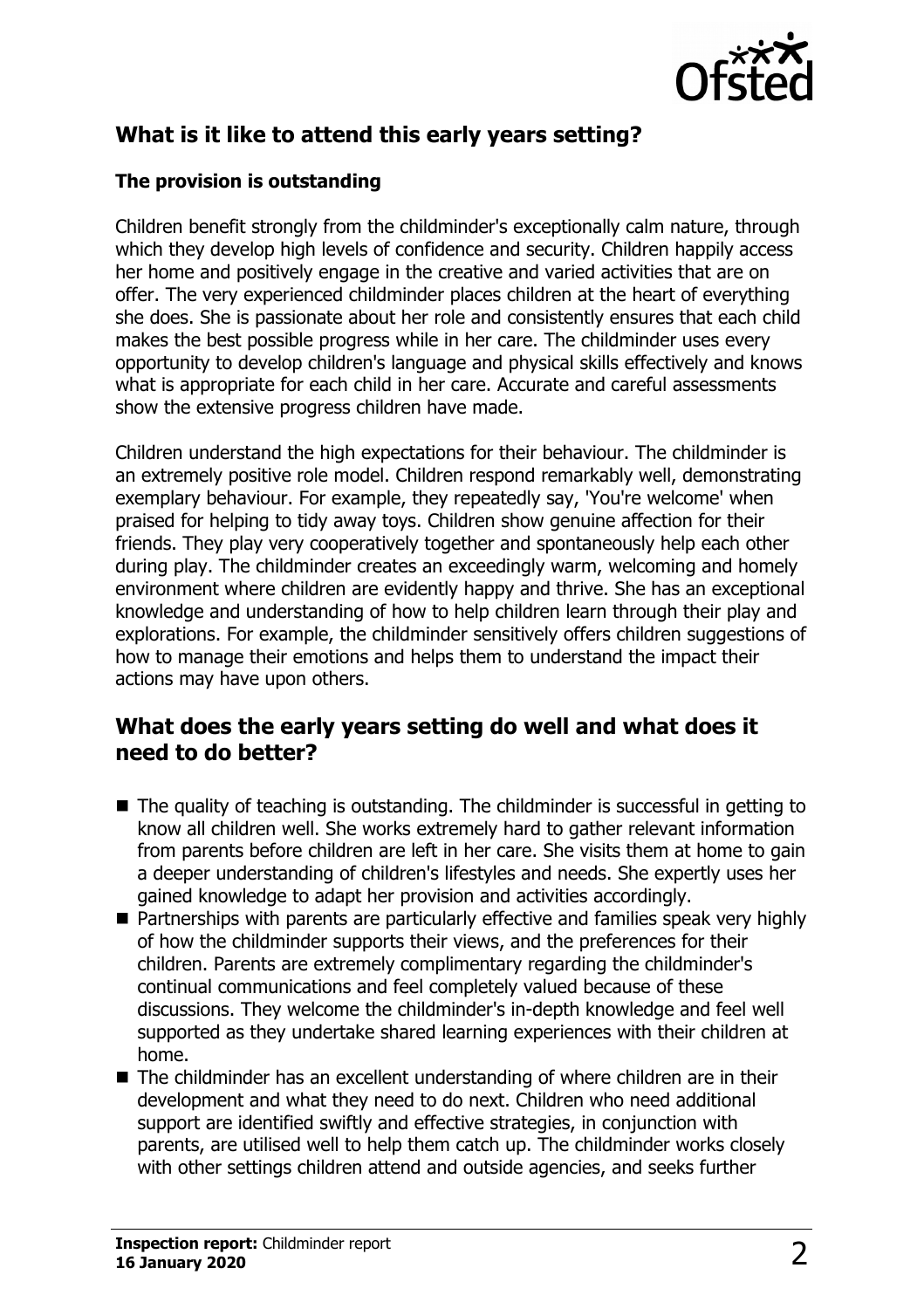

training to ensure she meets children's individual needs fully.

- The childminder places a sharp focus on supporting children's communication and language skills. She constantly demonstrates characteristics of high-quality teaching and uses every opportunity to model language, introduce new words and ask thought-provoking questions. Children demonstrate their strong language development by singing made-up songs about their play as they engage in it and continually offer their views during conversations.
- The childminder supports children to develop a deep interest in books. She inspires them to share familiar stories by using props to help bring the story to life. She further develops children's imaginations by encouraging them to be the star of their own stories. The childminder skilfully supports them to think of their own storylines and takes photographs to support their narrative. Children are empowered when sharing their very own stories.
- Children are encouraged to develop their independence at every opportunity. They are given simple instructions to follow and learn to dress themselves as they prepare to go and play outside. The childminder is extremely sensitive to children taking ownership of their own personal care needs and supports them in more complex tasks, for example when doing up the zips on their coats.
- $\blacksquare$  Children have regular and interesting opportunities to experience the local community. They visit places of interest, as well as access playgroups and music groups in the locality. This helps them to interact positively with other children and become highly confident in larger social situations.
- $\blacksquare$  The childminder tirelessly reflects on the quality of her already excellent provision. She continues to be successful in identifying areas that can be improved even further. The childminder is incredibly organised and takes regular opportunities to network. She enthusiastically shares her ideas, helping to inspire others.

# **Safeguarding**

The arrangements for safeguarding are effective.

The childminder has an excellent knowledge of her role in keeping children safe. She regularly updates training that provides her with a very secure knowledge of the signs and symptoms of abuse. She maintains an exceptional understanding of the procedures to follow should she need to respond to concerns about the welfare of a child. The childminder has a broad understanding of wider safeguarding concerns, including the potential risk to children with regard to radicalisation and extremism. She meticulously carries out regular checks to the premises and equipment, making sure children are cared for in an extremely safe and secure environment, including when accessing technology and online systems.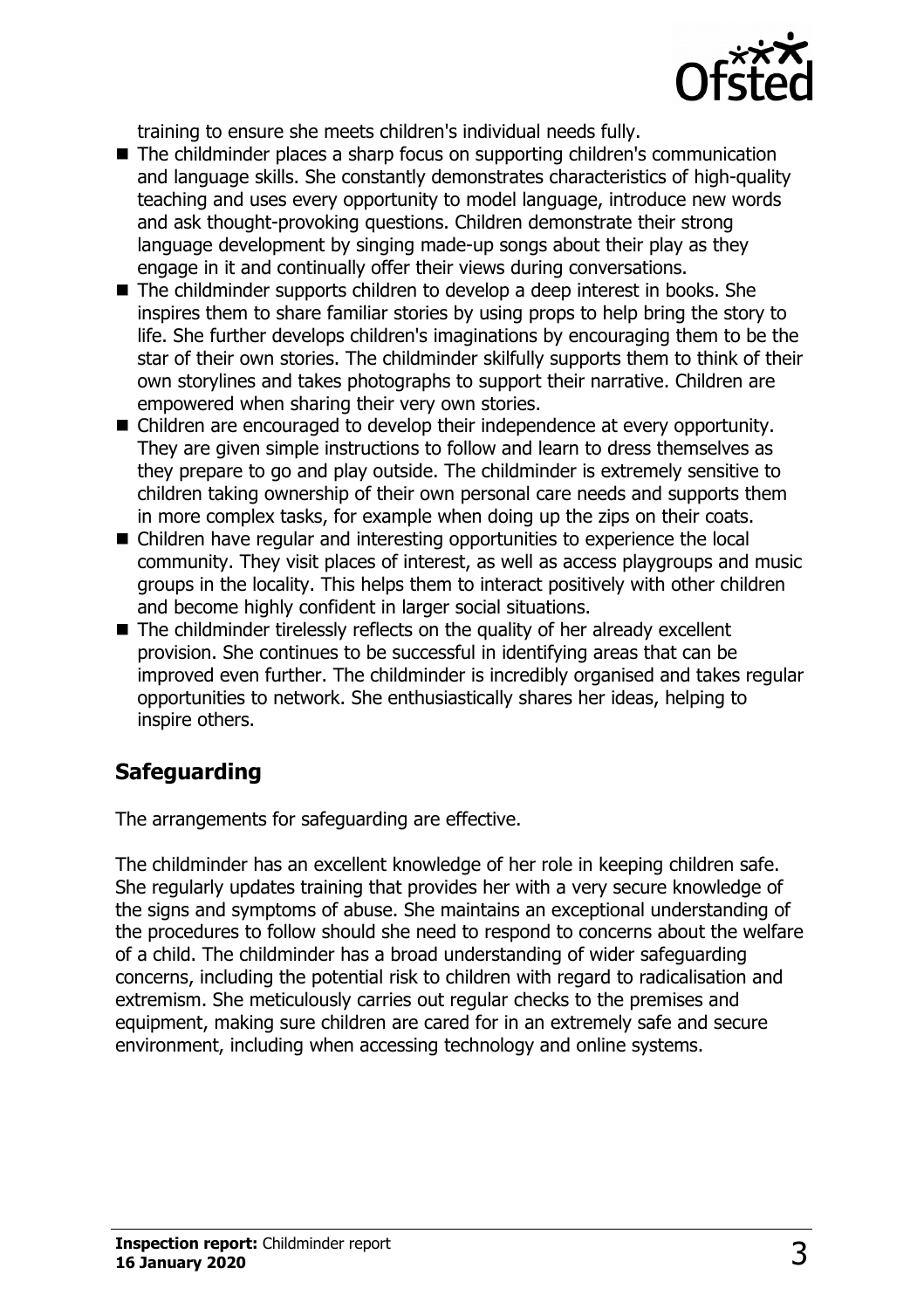

| <b>Setting details</b>        |                                                                                      |
|-------------------------------|--------------------------------------------------------------------------------------|
| Unique reference number       | 111006                                                                               |
| Local authority               | Hampshire                                                                            |
| <b>Inspection number</b>      | 10136149                                                                             |
| <b>Type of provision</b>      | Childminder                                                                          |
| <b>Registers</b>              | Early Years Register, Compulsory Childcare<br>Register, Voluntary Childcare Register |
| Day care type                 | Childminder                                                                          |
| Age range of children         | 3 to 10                                                                              |
| <b>Total number of places</b> | 6                                                                                    |
| Number of children on roll    | 5                                                                                    |
| Date of previous inspection   | 6 January 2016                                                                       |

# **Information about this early years setting**

The childminder registered in 1994 and lives in Purbrook, Hampshire. She operates from 7am to 6pm, Monday to Thursday, all year round, except for bank holidays and family holidays. The childminder holds an appropriate early years qualification at level 3 and is registered to receive the government funding for free early years education for children aged two, three and four years.

## **Information about this inspection**

#### **Inspector**

Sarah Denman

#### **Inspection activities**

- $\blacksquare$  The childminder showed the inspector around the areas of her home that children access. They discussed how the childminder organises the resources and plans experiences for children.
- $\blacksquare$  The inspector spoke to the childminder and children at appropriate times during the inspection.
- $\blacksquare$  The inspector observed the quality of teaching during activities indoors and outdoors, and assessed the impact this has on children's development. The childminder and the inspector reflected together on children's learning during their play.
- $\blacksquare$  The inspector took into account the views of parents through written testimonials and feedback from questionnaires.
- $\blacksquare$  The inspector looked at a sample of the childminder's documents. This included evidence of training, written policies and the suitability of those living on the premises.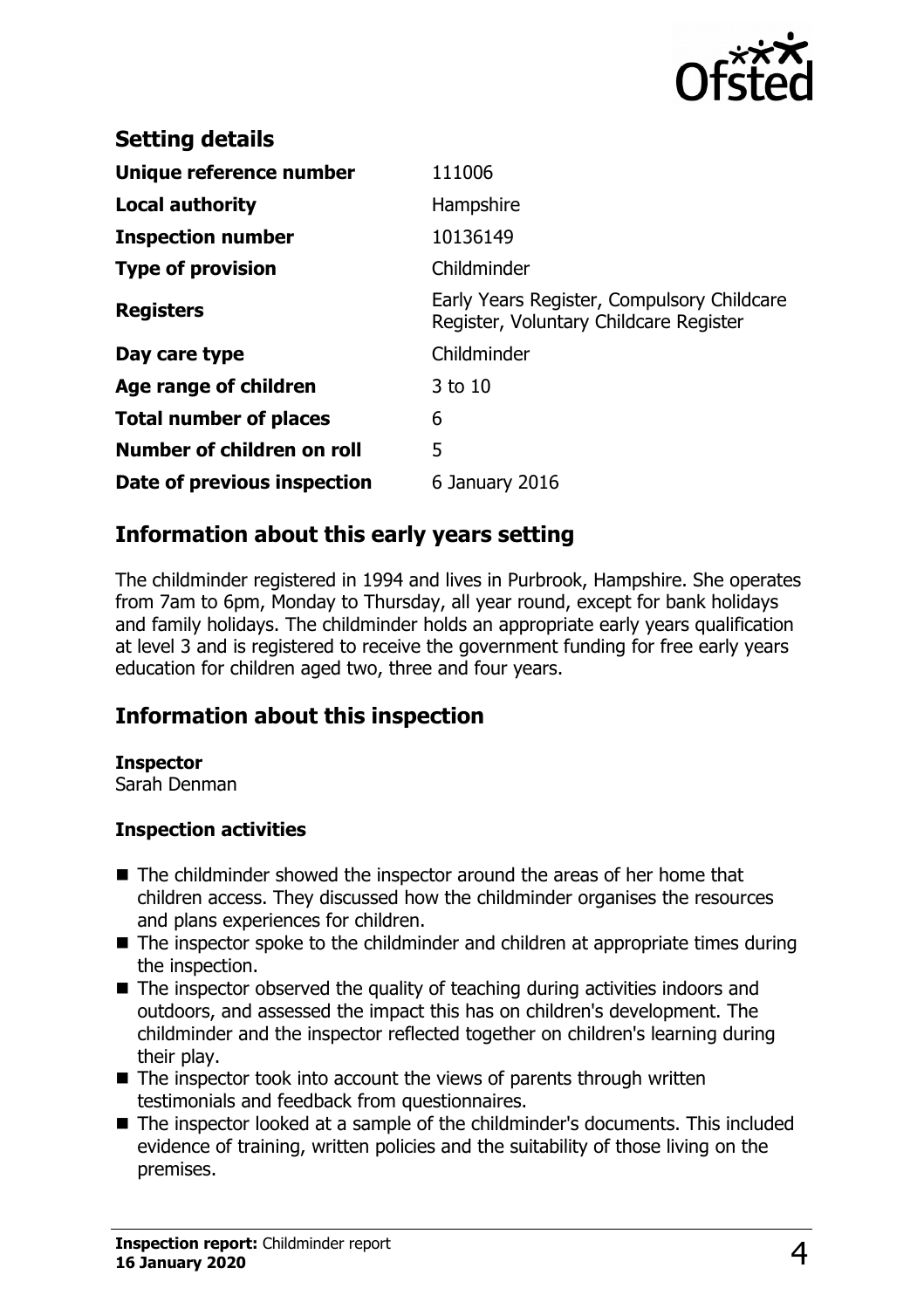

We carried out this inspection under sections 49 and 50 of the Childcare Act 2006 on the quality and standards of provision that is registered on the Early Years Register. The registered person must ensure that this provision complies with the statutory framework for children's learning, development and care, known as the early years foundation stage.

If you are not happy with the inspection or the report, you can [complain to Ofsted.](http://www.gov.uk/complain-ofsted-report)